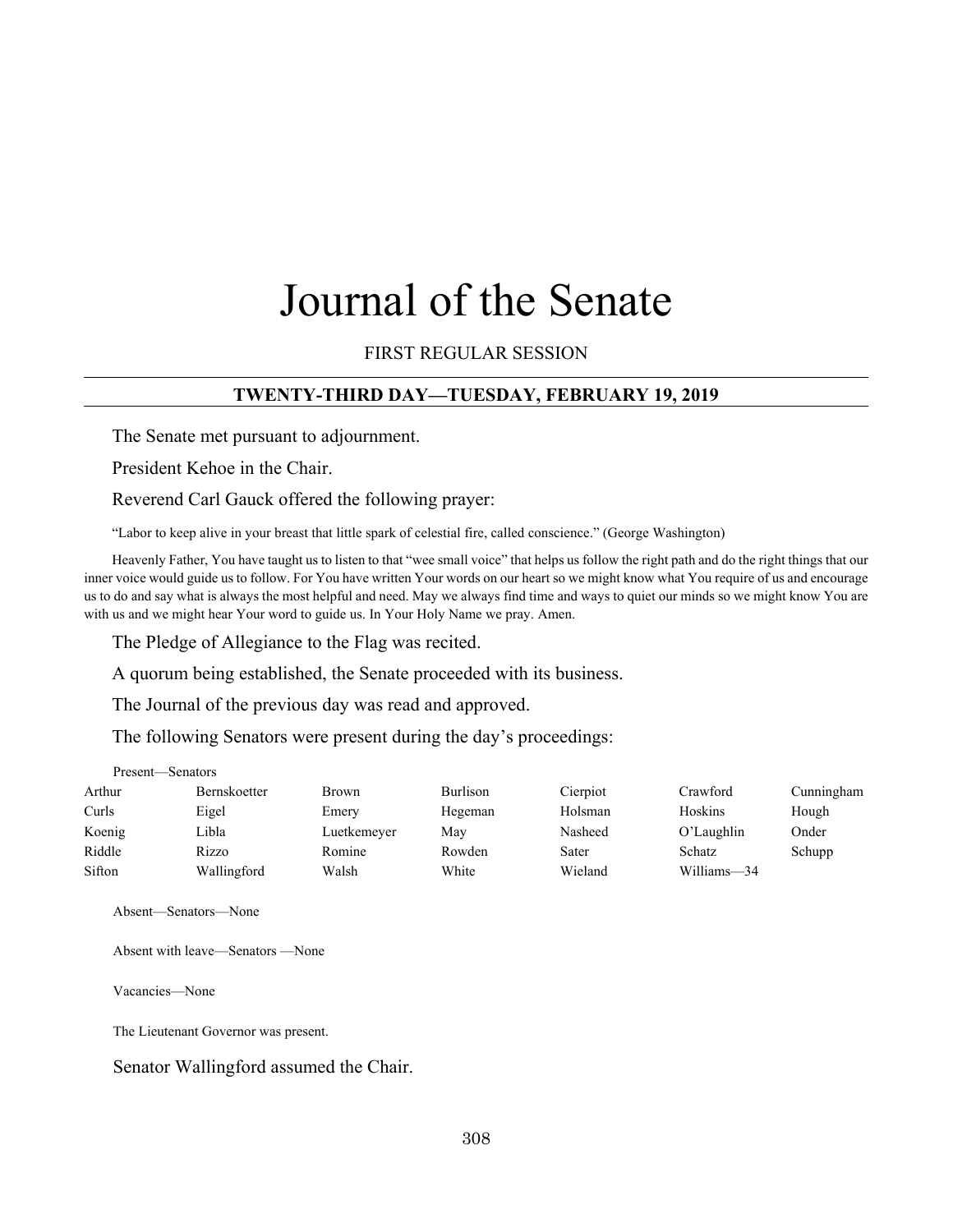## **INTRODUCTION OF BILLS**

The following Bills were read the 1st time and ordered printed:

**SB 408**–By May.

An Act to amend chapter 10, RSMo, by adding thereto one new section relating to the state endangered species.

**SB 409**– By Wieland, Romine and Crawford.

An Act to amend chapters 59, 442, and 486, RSMo, by adding thereto seventeen new sections relating to electronic certification of documents, with a penalty provision and a delayed effective date.

**SB 410**–By Koenig.

An Act to repeal section 143.121, RSMo, and to enact in lieu thereof one new section relating to the calculation of Missouri adjusted gross income.

**SB 411**–By Romine.

An Act to amend chapter 162, RSMo, by adding thereto one new section relating to statewide assessments for elementary and secondary education students.

## **MESSAGES FROM THE GOVERNOR**

The following messages were received from the Governor, reading of which was waived:

#### **GOVERNOR**

STATE OF MISSOURI

February 19, 2019

To the Senate of the 100th General Assembly of the State of Missouri:

I have the honor to transmit to you herewith for your advice and consent the following appointment:

Rose Marie Carmichael, Democrat, 908 Augusta Drive, Springfield, Greene County, Missouri 65809, as a member of the Missouri Development Finance Board, for a term ending September 14, 2020, and until her successor is duly appointed and qualified; vice, Rose Marie Carmichael, reappointed.

Respectfully submitted,

Michael L. Parson

Governor

Also,

#### **GOVERNOR**

#### STATE OF MISSOURI

#### February 19, 2019

To the Senate of the 100th General Assembly of the State of Missouri:

I have the honor to transmit to you herewith for your advice and consent the following appointment:

Bradley G. Gregory, Republican, 1800 West Northwood, Bolivar, Polk County, Missouri 65613, as a member of the Missouri Development Finance Board, for a term ending September 14, 2019, and until his successor is duly appointed and qualified; vice, Bradley G. Gregory, reappointed.

Respectfully submitted,

Michael L. Parson

Governor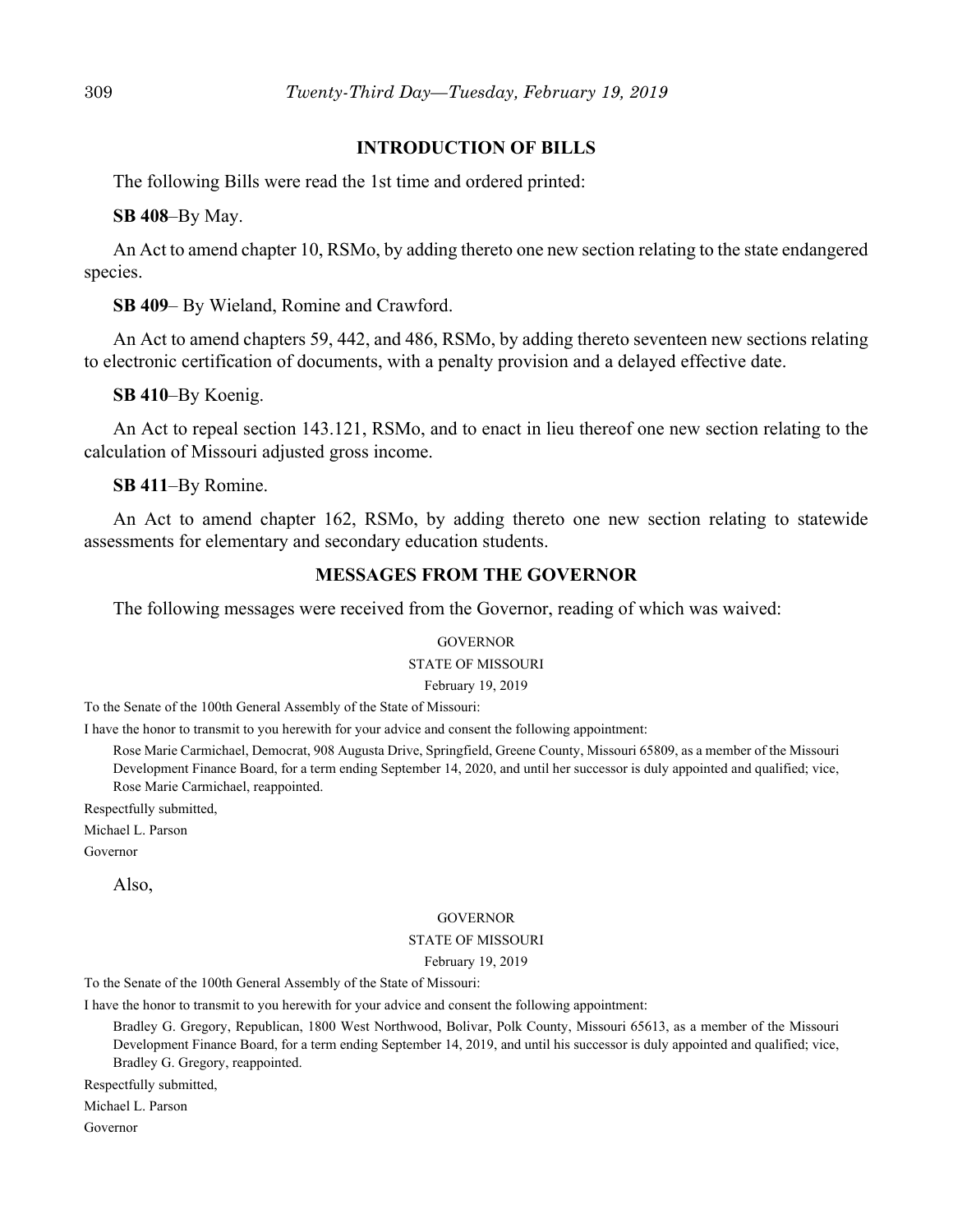Also,

#### **GOVERNOR**

#### STATE OF MISSOURI

#### February 19, 2019

To the Senate of the 100th General Assembly of the State of Missouri:

I have the honor to transmit to you herewith for your advice and consent the following appointment:

Clifford Kent Holekamp, Republican, 47 Fair Oaks Drive, Ladue, Saint Louis County, Missouri 63124, as a member of the Missouri Development Finance Board, for a term ending September 14, 2020, and until his successor is duly appointed and qualified; vice, Patrick Lamping, term expired.

Respectfully submitted,

Michael L. Parson

Governor

Also,

#### **GOVERNOR**

#### STATE OF MISSOURI

#### February 19, 2019

To the Senate of the 100th General Assembly of the State of Missouri:

I have the honor to transmit to you herewith for your advice and consent the following appointment:

Rick Holton, Jr., Republican, 12 Upper Ladue Road, Saint Louis, Saint Louis County, Missouri 63124, as a member of the Missouri Development Finance Board, for a term ending September 14, 2022, and until his successor is duly appointed and qualified; vice, Larry D. Neff, term expired.

Respectfully submitted,

Michael L. Parson

Governor

Also,

#### **GOVERNOR**

#### STATE OF MISSOURI

#### February 19, 2019

To the Senate of the 100th General Assembly of the State of Missouri:

I have the honor to transmit to you herewith for your advice and consent the following appointment:

Deborah L. Kerber, 14534 Radcliffeborough Court, Chesterfield, Saint Louis County, Missouri 63017, as a member of the State Board of Optometry, for a term ending June 30, 2019, and until her successor is duly appointed and qualified; vice, Carrie T. Hruza, term expired.

Respectfully submitted,

Michael L. Parson

Governor

Also,

#### **GOVERNOR**

#### STATE OF MISSOURI

February 19, 2019

To the Senate of the 100th General Assembly of the State of Missouri:

I have the honor to transmit to you herewith for your advice and consent the following appointment: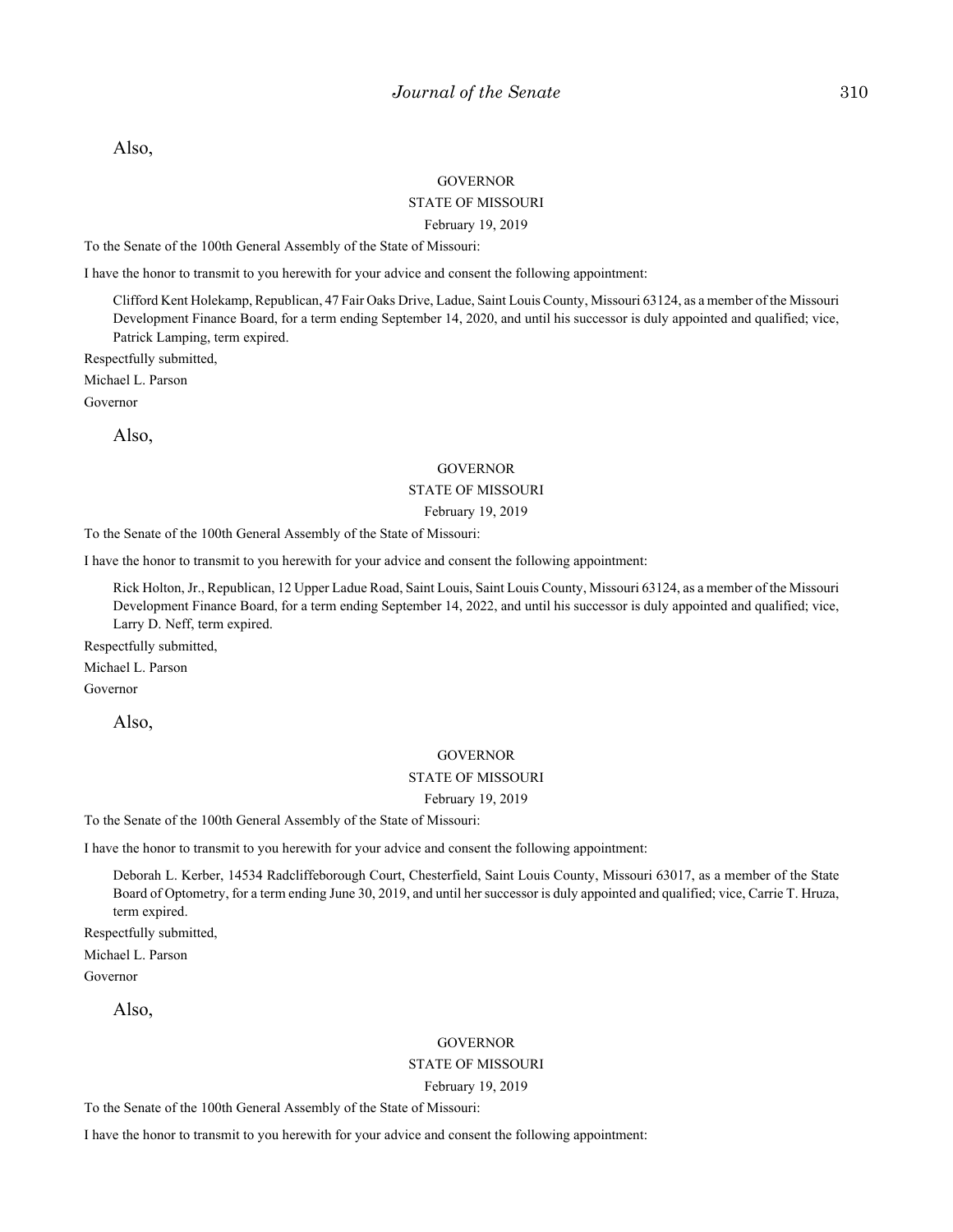Scott R. Ream, 23 Dogwood Circle, West Plains, Howell County, Missouri 65775, as a member of the State Board of Optometry, for a term ending June 30, 2021, and until his successor is duly appointed and qualified; vice, James E. Bureman, term expired.

Respectfully submitted,

Michael L. Parson

Governor

President Pro Tem Schatz referred the above appointments to the Committee on Gubernatorial Appointments.

## **REFERRALS**

President Pro Tem Schatz referred **SCR 18** and **SCR 19** to the Committee on Rules, Joint Rules, Resolutions and Ethics.

On motion of Senator Rowden, the Senate recessed until 2:00 p.m.

## **RECESS**

The time of recess having expired, the Senate was called to order by President Kehoe.

# **REPORTS OF STANDING COMMITTEES**

Senator Rowden, Chairman of the Committee on Rules, Joint Rules, Resolutions and Ethics, submitted the following report:

Mr. President: Your Committee on Rules, Joint Rules, Resolutions and Ethics, to which was referred **SB 21**, begs leave to report that it has examined the same and finds that the bill has been truly perfected and that the printed copies furnished the Senators are correct.

## **SENATE BILLS FOR PERFECTION**

At the request of Senator Hegeman, **SB 30**, with **SCS**, was placed on the Informal Calendar.

Senator Romine moved that **SB 16**, with **SCS**, be taken up for perfection, which motion prevailed.

**SCS** for **SB 16**, entitled:

# SENATE COMMITTEE SUBSTITUTE FOR SENATE BILL NO. 16

An Act to amend chapter 173, RSMo, by adding thereto one new section relating to workforce incentive grants.

Was taken up.

Senator Romine moved that **SCS** for **SB 16** be adopted.

Senator Romine offered **SS** for **SCS** for **SB 16**, entitled:

# SENATE SUBSTITUTE FOR SENATE COMMITTEE SUBSTITUTE FOR SENATE BILL NO. 16

An Act to repeal sections 620.511, 620.513, 620.800, 620.803, 620.806, and 620.809, RSMo, and to enact in lieu thereof seven new sections relating to workforce development.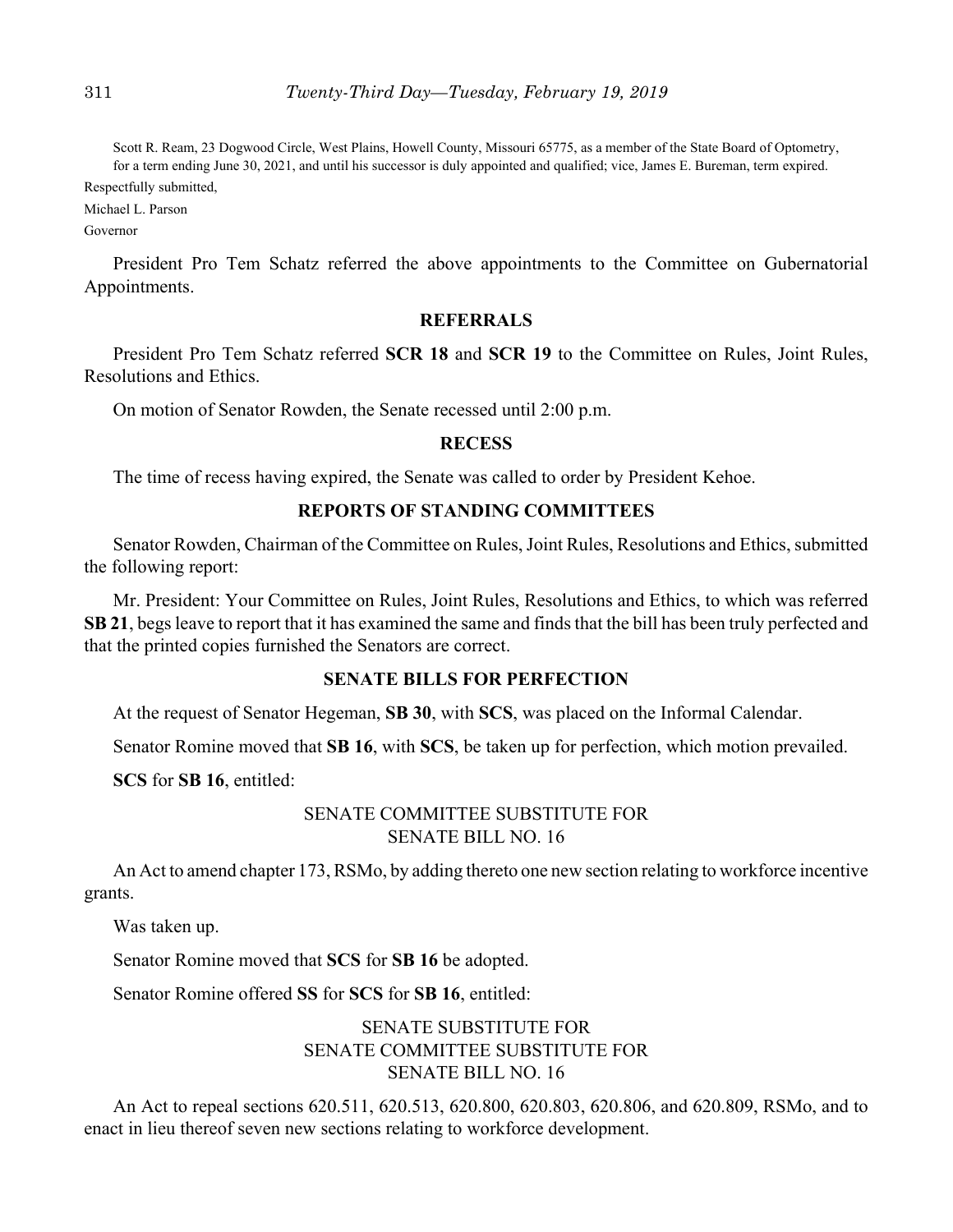Senator Romine moved that **SS** for **SCS** for **SB 16** be adopted.

Senator Holsman offered **SA 1**:

#### SENATE AMENDMENT NO. 1

Amend Senate Substitute for Senate Committee Substitute for Senate Bill No. 16, Page 2, Section 173.2553, Line 24 of said page, by inserting immediately after "(3)" following: "**"Employed in the state of Missouri", employed full time at a workplace located within the state of Missouri and required to make returns of income in accordance with section 143.481, or self-employed, with at least fifty percent of an individual's annual income coming from self-employment, while a Missouri resident;**

## **(4)**"; and

Further amend said bill and section, page 3, line 26 of said page, by striking "to the" and inserting in lieu thereof the following: "**or repayment for each**"; and

Further amend said bill and section, page 4, line 10 of said page, by inserting immediately after "student" the following: "**up to ten thousand dollars per semester**"; and

Further amend said bill and section, page 5, line 4 of said page, by inserting immediately after "11." the following: "**Grants issued under this section shall be repaid to the department unless the eligible student qualifies for the grant forgiveness provisions of this section and the rules promulgated by the department relating to grant forgiveness. Eligible students who are in compliance with program requirements, as established by the coordinating board, may qualify for forgiveness of a grant or grants received through the program by agreeing to be employed in the state of Missouri beginning within one calendar year of the cessation of the program of study and fulfilling the terms outlined in subsection 13 of this section.**

**12. The coordinating board shall approve grant forgiveness on a year-by-year basis. Each twelve months of qualifying employment authorizes the forgiveness of one third of the total amount of the grant or grants received. Eligible students who cease to be employed in the state of Missouri and students who elect not to comply with these employment requirements, or who fail to meet these requirements, shall be required to repay all outstanding grant balances under the contractual provisions described in subsection 13 of this section.**

**13. The coordinating board shall annually enter into a contract with each eligible student electing to participate in the program at the time at which the individual makes that election. The written contract shall contain, but not be limited to, the following:**

**(1) The terms and conditions under which the grant is made and the requirements for repayment of the grant by the eligible student;**

**(2) A stipulation that no interest shall be assessed on any grant provided through the program;**

**(3) The terms and conditions for qualifying for forgiveness of grant proceeds received through the program, including a provision stating that if an eligible student is unable to be employed in the state of Missouri due to serious and unusual personal circumstances, such eligible student may seek a waiver of the repayment requirements of this section by appealing to the coordinating board for an extension or complete waiver, to be determined by the board under rules promulgated by such; and**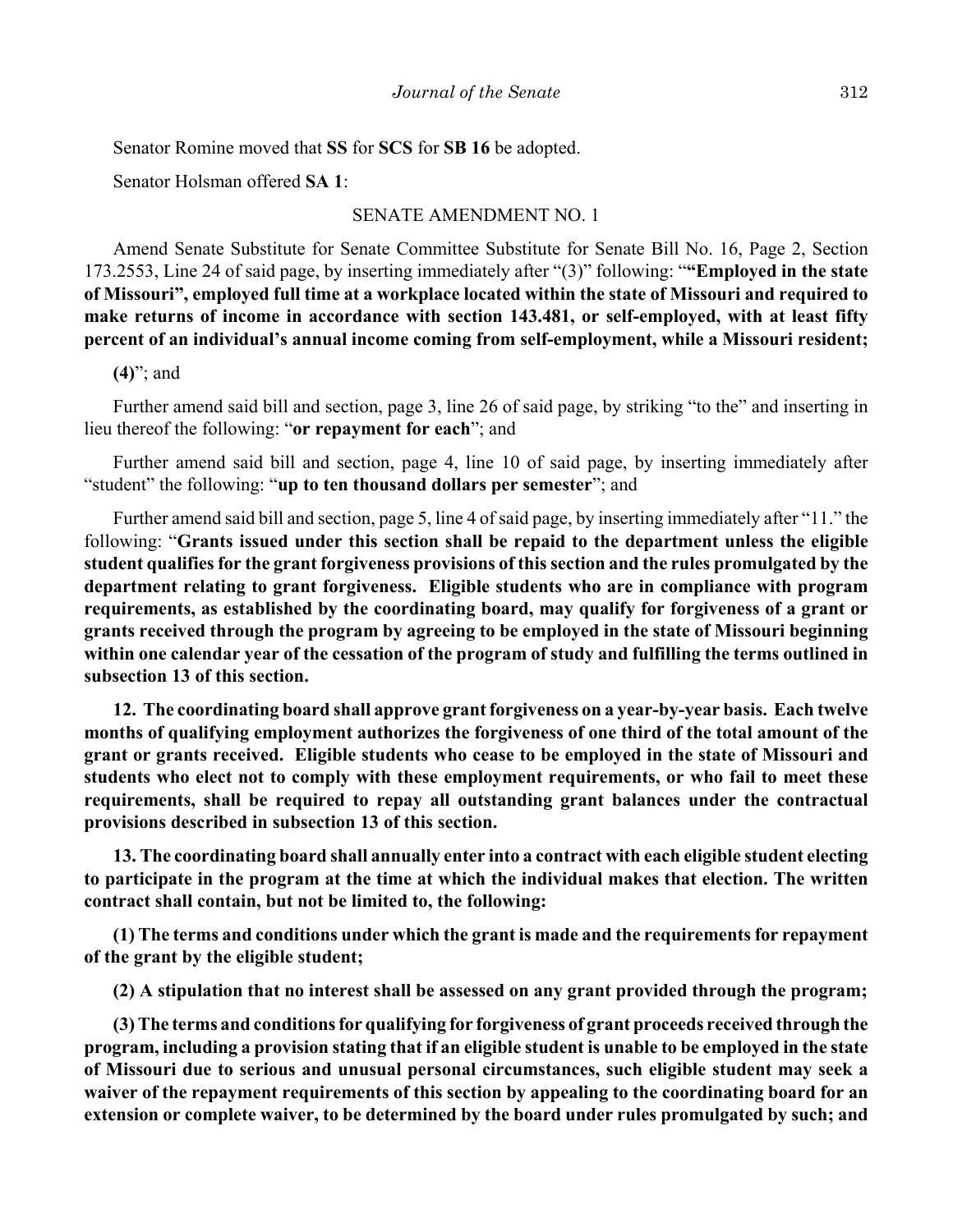**(4) A provision that any financial obligations arising out of a contract entered into, and any obligations of the eligible student which are conditioned thereon, are contingent upon funds being appropriated to the Fast-Track Workforce Incentive Grant Fund established under subsection 14 of this section.**

**14.**"; and further amend said section by renumbering the remaining subsection accordingly.

Senator Holsman moved that the above amendment be adopted.

Senator Hoskins offered **SA 1** to **SA 1**, which was read:

SENATE AMENDMENT NO. 1 TO SENATE AMENDMENT NO. 1

Amend Senate Amendment No. 1 to Senate Substitute for Senate Committee Substitute for Senate Bill No. 16, Page 2, Section 173.2553, Line 23, by inserting after the word "student" the following: "**, provided that the minimum term of repayment shall be at least five years**"; and

Further amend said amendment page 3, line 1 by inserting after the word "circumstances", the following: "**or military transfer**".

Senator Hoskins moved that the above amendment be adopted, which motion prevailed.

**SA 1**, as amended, was again taken up.

Senator Onder offered **SA 2** to **SA 1**, which was read:

SENATE AMENDMENT NO. 2 TO SENATE AMENDMENT NO. 1

Amend Senate Amendment No. 1 to Senate Substitute for Senate Committee Substitute for Senate Bill No. 16, Page 2, Line 23, by inserting after the word student "student" the following: "**, including the assessment of interest on such repayment at a rate not to exceed the adjusted prime rate charged by banks, as determined in section 32.065, in effect on January 1 prior to the date that the student is required to begin repayment**"; and further amend lines 24-25 by striking all of said lines; and further renumber the remaining subdivisions accordingly.

Senator Onder moved that the above amendment be adopted.

At the request of Senator Holsman, **SA 1**, as amended, was withdrawn, rendering **SA 2** to **SA 1** moot.

Senator May offered **SA 2**:

## SENATE AMENDMENT NO. 2

Amend Senate Substitute for Senate Committee Substitute for Senate Bill No. 16, Page 9, Section 620.800, Line 2, by inserting after the word "premiums" the following: "**. "Full-time employee" shall include any student in grade eleven or twelve enrolled in a public secondary school or public charter school who participates in a paid internship or paid job training program through which the student is employed by a qualified company and for which the student receives credit from the student's district of residence or public charter school**"; and

Further amend said bill and section, page 11, line 9 by inserting after the word "premiums" the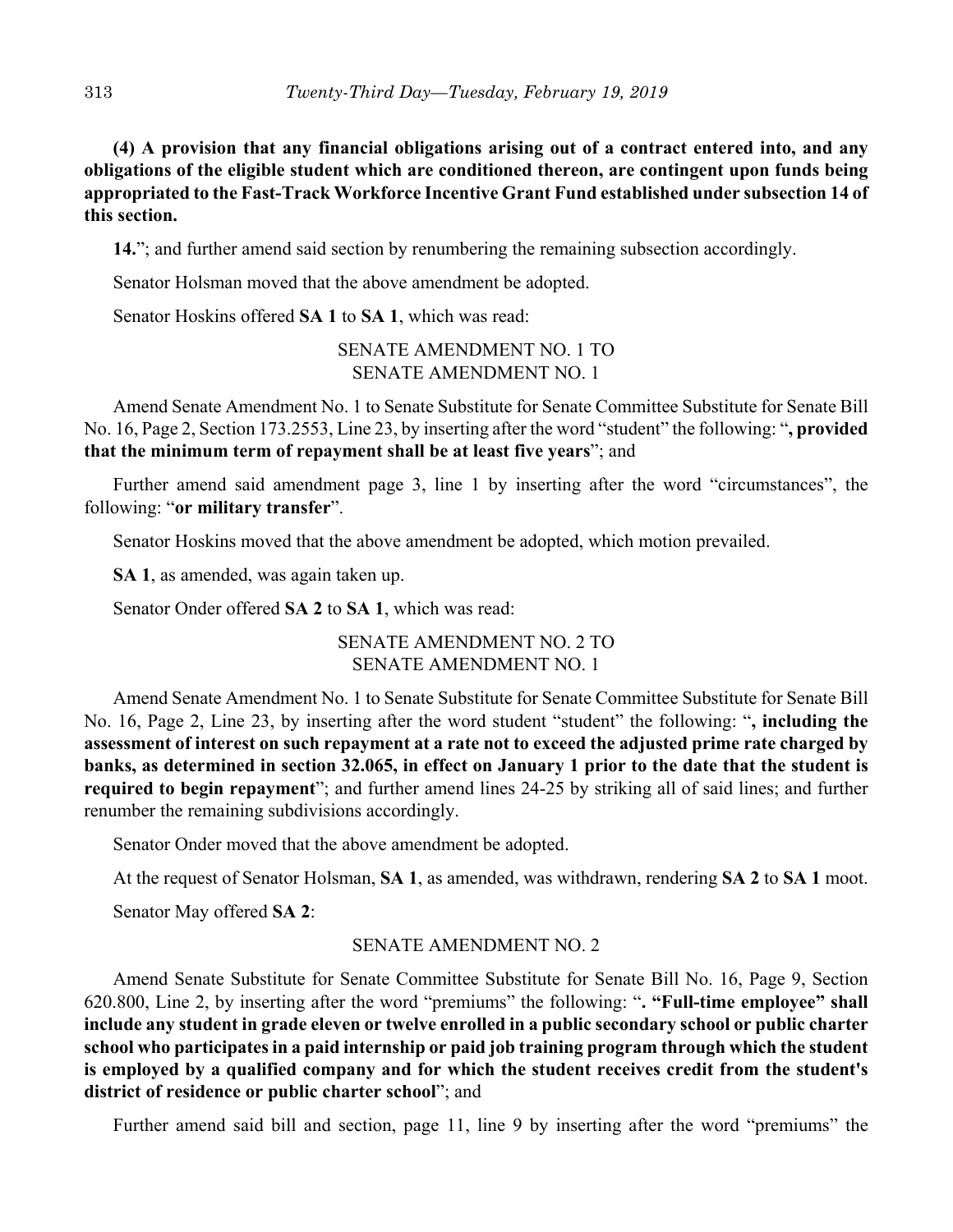following: "**, provided a qualified company shall not be required to offer health insurance to a fulltime employee who is a student as described under subdivision (8) of this section**".

Senator May moved that the above amendment be adopted, which motion failed.

Senator Eigel offered **SA 3**:

#### SENATE AMENDMENT NO. 3

Amend Senate Substitute for Senate Committee Substitute for Senate Bill No. 16, Page 1, Section A, Line 5, by inserting after all of said line the following:

"143.011. 1. A tax is hereby imposed for every taxable year on the Missouri taxable income of every resident. The tax shall be determined by applying the tax table or the rate provided in section 143.021, which is based upon the following rates:

| If the Missouri taxable income is:  | The tax is:                                         |
|-------------------------------------|-----------------------------------------------------|
| Not over \$1,000.00                 | $1\frac{1}{2}\%$ of the Missouri taxable income     |
| Over \$1,000 but not over \$2,000   | \$15 plus 2% of excess over $$1,000$                |
| Over \$2,000 but not over \$3,000   | \$35 plus 2 $\frac{1}{2}\%$ of excess over \$2,000  |
| Over \$3,000 but not over \$4,000   | \$60 plus 3% of excess over \$3,000                 |
| Over $$4,000$ but not over $$5,000$ | \$90 plus $3\frac{1}{2}\%$ of excess over \$4,000   |
| Over \$5,000 but not over \$6,000   | \$125 plus $4\%$ of excess over \$5,000             |
| Over \$6,000 but not over \$7,000   | \$165 plus 4 $\frac{1}{2}\%$ of excess over \$6,000 |
| Over \$7,000 but not over \$8,000   | \$210 plus 5% of excess over \$7,000                |
| Over \$8,000 but not over \$9,000   | \$260 plus 5 $\frac{1}{2}\%$ of excess over \$8,000 |
| Over \$9,000                        | $$315$ plus 6% of excess over \$9,000               |

2. (1) Beginning with the 2017 calendar year, the top rate of tax under subsection 1 of this section may be reduced over a period of years. Each reduction in the top rate of tax shall be by one-tenth of a percent and no more than one reduction shall occur in a calendar year. No more than five reductions shall be made under this subsection. Reductions in the rate of tax shall take effect on January first of a calendar year and such reduced rates shall continue in effect until the next reduction occurs.

(2) A reduction in the rate of tax shall only occur if the amount of net general revenue collected in the previous fiscal year exceeds the highest amount of net general revenue collected in any of the three fiscal years prior to such fiscal year by at least one hundred fifty million dollars.

(3) Any modification of tax rates under this subsection shall only apply to tax years that begin on or after a modification takes effect.

(4) The director of the department of revenue shall, by rule, adjust the tax tables under subsection 1 of this section to effectuate the provisions of this subsection. The bracket for income subject to the top rate of tax shall be eliminated once the top rate of tax has been reduced to five and one-half percent, and the top remaining rate of tax shall apply to all income in excess of the income in the second highest remaining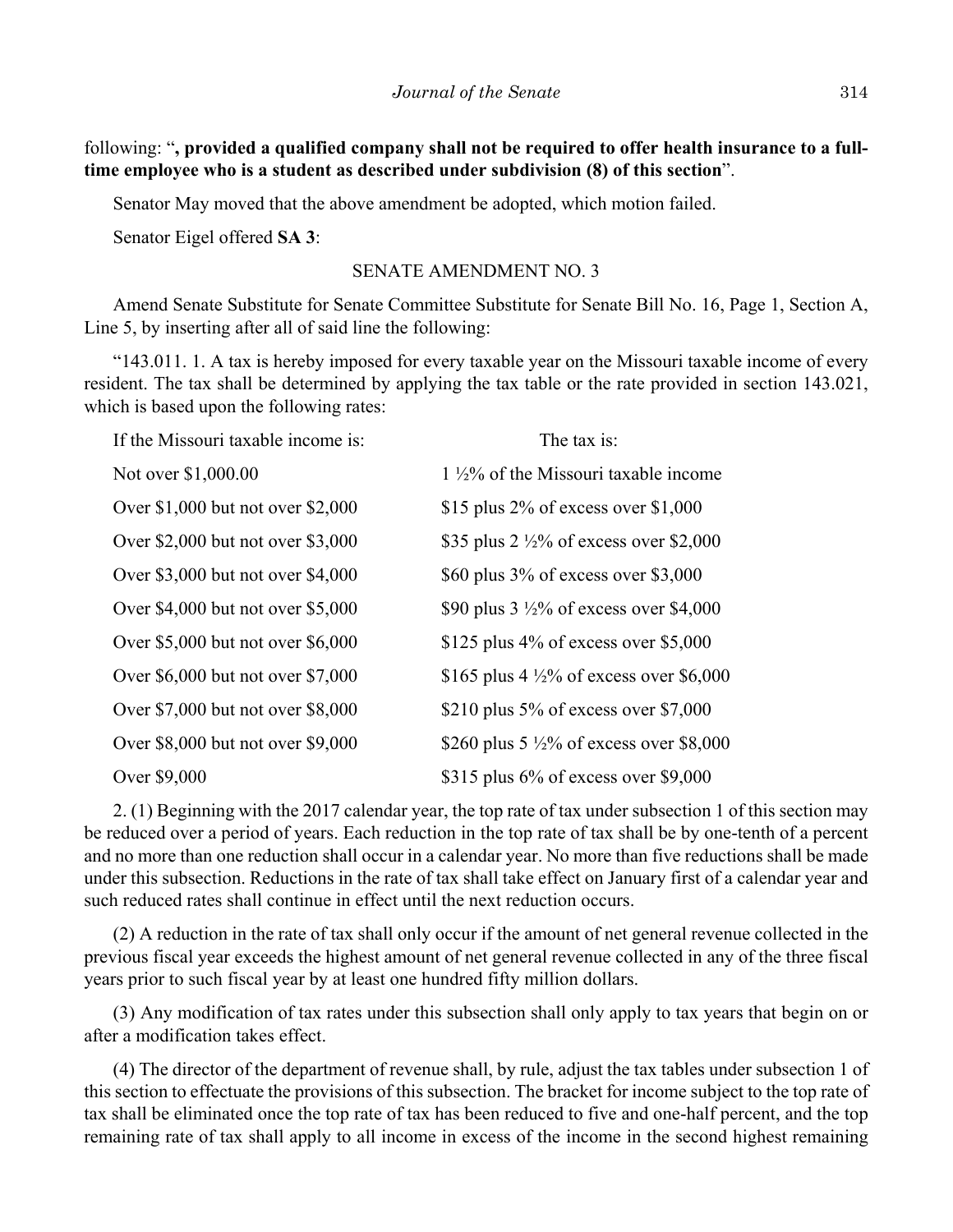income bracket.

3. (1) In addition to the rate reductions under subsection 2 of this section, beginning with the 2019 calendar year, the top rate of tax under subsection 1 of this section shall be reduced by four-tenths of one percent. Such reduction in the rate of tax shall take effect on January first of the 2019 calendar year.

(2) The modification of tax rates under this subsection shall only apply to tax years that begin on or after the date the modification takes effect.

(3) The director of the department of revenue shall, by rule, adjust the tax tables under subsection 1 of this section to effectuate the provisions of this subsection.

4. **(1) In addition to the rate reductions under subsections 2 and 3 of this section, beginning with the 2020 calendar year, the top rate of tax under subsection 1 of this section shall be reduced by one and one-tenth percent. Such reduction in the rate of tax shall take effect on January first of a calendar year.**

**(2) The modification of tax rates under this subsection shall only apply to tax years that begin on or after the date the modification takes effect.**

# **(3) The director of the department of revenue shall, by rule, adjust the tax tables under subsection 1 of this section to effectuate the provisions of this subsection.**

**5.** Beginning with the 2017 calendar year, the brackets of Missouri taxable income identified in subsection 1 of this section shall be adjusted annually by the percent increase in inflation. The director shall publish such brackets annually beginning on or after October 1, 2016. Modifications to the brackets shall take effect on January first of each calendar year and shall apply to tax years beginning on or after the effective date of the new brackets.

**[**5.**] 6.** As used in this section, the following terms mean:

(1) "CPI", the Consumer Price Index for All Urban Consumers for the United States as reported by the Bureau of Labor Statistics, or its successor index;

(2) "CPI for the preceding calendar year", the average of the CPI as of the close of the twelve month period ending on August thirty-first of such calendar year;

(3) "Net general revenue collected", all revenue deposited into the general revenue fund, less refunds and revenues originally deposited into the general revenue fund but designated by law for a specific distribution or transfer to another state fund;

(4) "Percent increase in inflation", the percentage, if any, by which the CPI for the preceding calendar year exceeds the CPI for the year beginning September 1, 2014, and ending August 31, 2015."; and

Further amend the title and enacting clause accordingly.

Senator Eigel moved that the above amendment be adopted.

Senator Rizzo raised the point of order that **SA 3** is out of order as it goes beyond the scope of the bill.

The point of order was referred to the President Pro Tem, who took it under advisement, which placed **SB 16**, with **SCS**, **SS** for **SCS**, **SA 3** and the point of order (pending), on the Informal Calendar.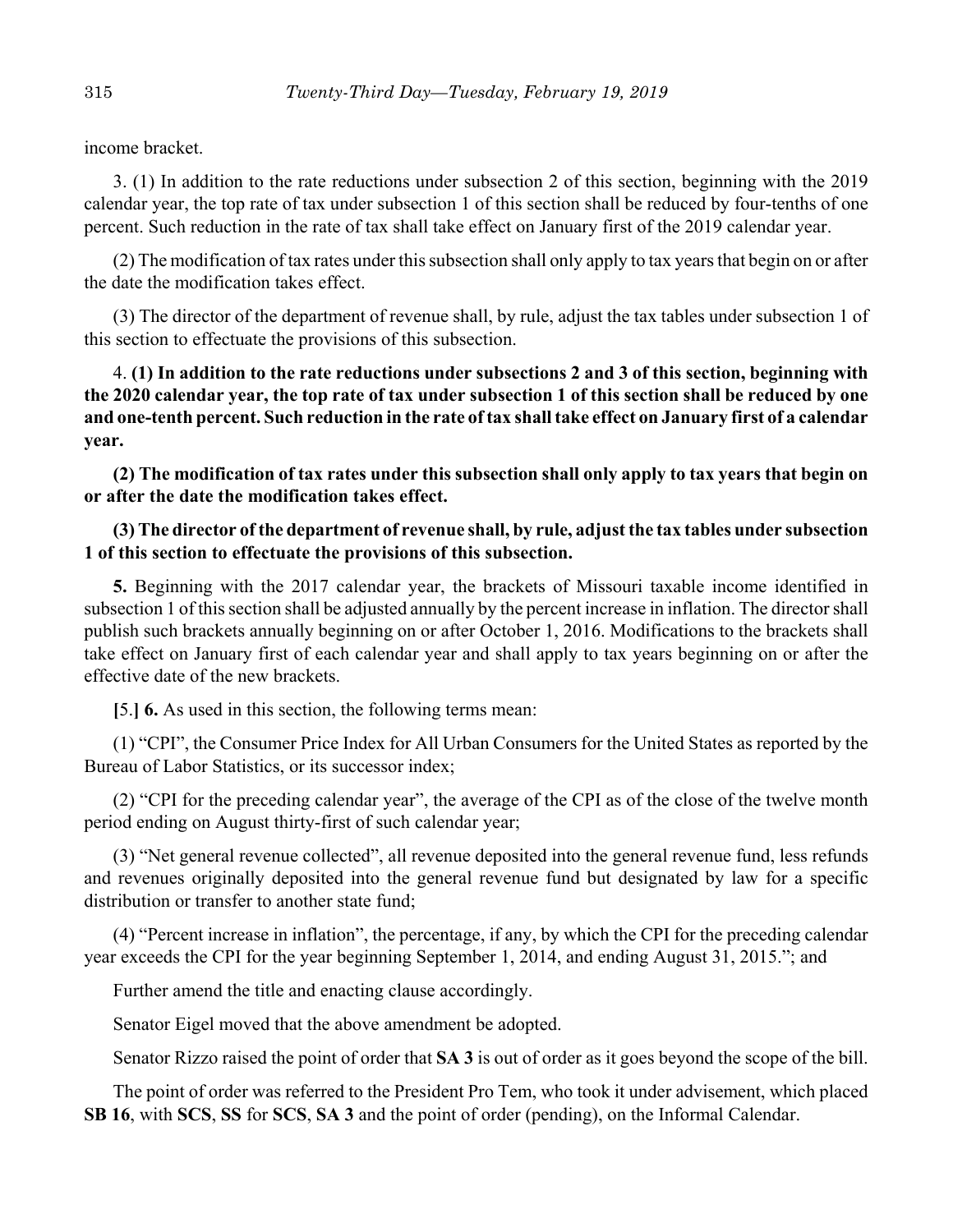## **RESOLUTIONS**

Senator Bernskoetter offered Senate Resolution No. 282, regarding Lowell Mohler, Oregon, which was adopted.

Senator Luetkemeyer offered Senate Resolution No. 283, regarding Eagle Scout Jack Stanlee Kelley, Parkville, which was adopted.

Senator Curls offered Senate Resolution No. 284, regarding Ashley Moore, Raytown, which was adopted.

Senator Brown offered Senate Resolution No. 285, regarding Andrew D. Baker, Dixon, which was adopted.

# **INTRODUCTIONS OF GUESTS**

Senator Walsh introduced to the Senate, Mayor Michele DeShay and Alderwoman Darlene Bell, Moline Acres; and Alderwoman Alease Dailes, Bellefontaine Neighbors.

Senators Walsh and May introduced to the Senate, former State Representative Tommie Pierson, Sr., Bellefontaine Neighbors.

Senator Schatz introduced to the Senate, the Physician of the Day, Dr. Kristin Weidle, M.D., Washington.

Senator Hough introduced to the Senate, Jacquelynn Capriano, Paul Gantner, Jason Jacoby, Melissa Leavy, Robert Linhares, Erin Merkle, Nikki Mitchell, Brian Quinn and Stephen Stark, representatives of the MO Chapter of National Academy of Elder Law Attorneys.

Senator Williams introduced to the Senate, Councilwoman Ella M. Jones, Ferguson; and City Manager Gregory Rose and Councilman Jeff Hales, University City.

Senator Curls introduced to the Senate, representatives of Delta Sigma Theta Sorority, Inc., Kansas City and St. Louis.

Senator Eigel introduced to the Senate, Dr. Aubra Houchin, and his wife, Patty, St. Peters.

Senator White introduced to the Senate, Cookie Estrada, Joplin; Jonathan Roberts, Carthage; Ben Coffey, Neosho; Jeff Snyder, Nevada; and Kathryn Custer, Springfield, representatives of Southwest Region YMCA.

Senator Sater introduced to the Senate, Blake Wright, Verona.

On behalf of Senator Bernskoetter and himself, the President introduced to the Senate, Bernie Fechtel, Joe Scheppers and Chris Ebright, Jefferson City.

Senator Wallingford introduced to the Senate, Morgan Crutsinger, Whitewater; and Nevin Sharky, Sikeston, 4H Legislative Academy.

Senator Brown introduced to the Senate, Bethany Donnell, Davisville.

On behalf of Senator Hegeman and himself, the President introduced to the Senate, Anderson Rogers,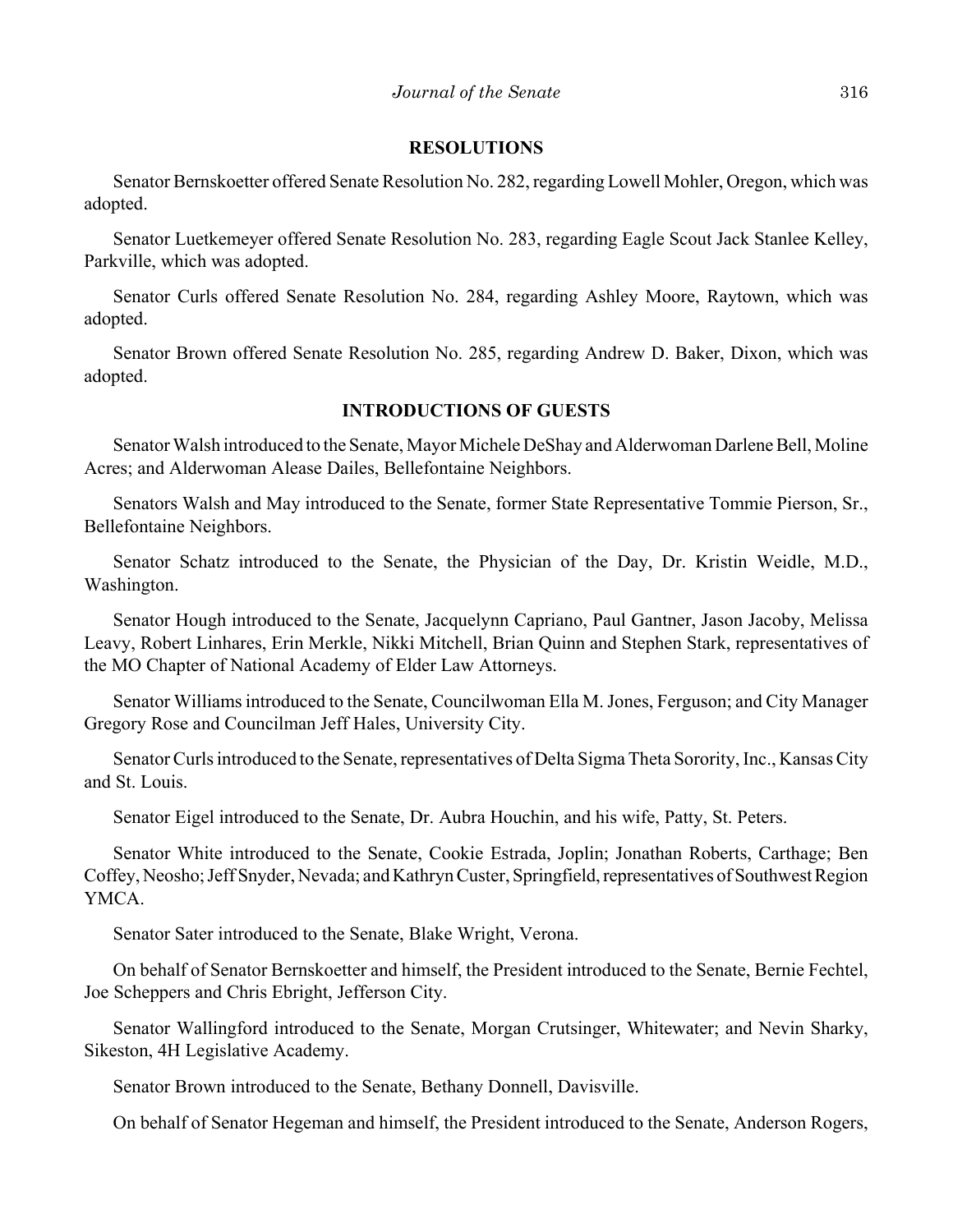Bethany.

Senator Brown introduced to the Senate, Robert Shields, III, Camdenton; and Mary Shields, Sunrise Beach.

On motion of Senator Rowden, the Senate adjourned under the rules.

## SENATE CALENDAR

## TWENTY-FOURTH DAY–WEDNESDAY, FEBRUARY 20, 2019

# FORMAL CALENDAR

## SECOND READING OF SENATE BILLS

SB 334-Onder SB 335-Onder SB 336-Schupp SB 337-Wieland SB 338-Wieland SB 339-Wieland SB 340-Wieland SB 341-Wieland SB 342-Curls SB 343-Eigel SB 344-Eigel SB 345-Koenig, et al SB 346-Schupp SB 347-Burlison SB 348-O'Laughlin SB 349-O'Laughlin SB 350-O'Laughlin SB 351-Williams SB 352-Williams SB 353-Emery SB 354-Cierpiot SB 355-Cierpiot SB 356-Bernskoetter SB 357-Sater

SB 358-Sater SB 359-Eigel SB 360-Crawford SB 361-Riddle SB 362-Riddle SB 363-Riddle SB 364-Williams SB 365-Hoskins SB 366-Hoskins SB 367-Burlison SB 368-Hough SB 369-Brown SB 370-Brown SB 371-Eigel SB 372-Hoskins SB 373-Schupp SB 374-Burlison SB 375-Riddle SB 376-Riddle SB 377-Riddle SB 378-Hough SB 379-Romine SB 380-Hough SB 381-Onder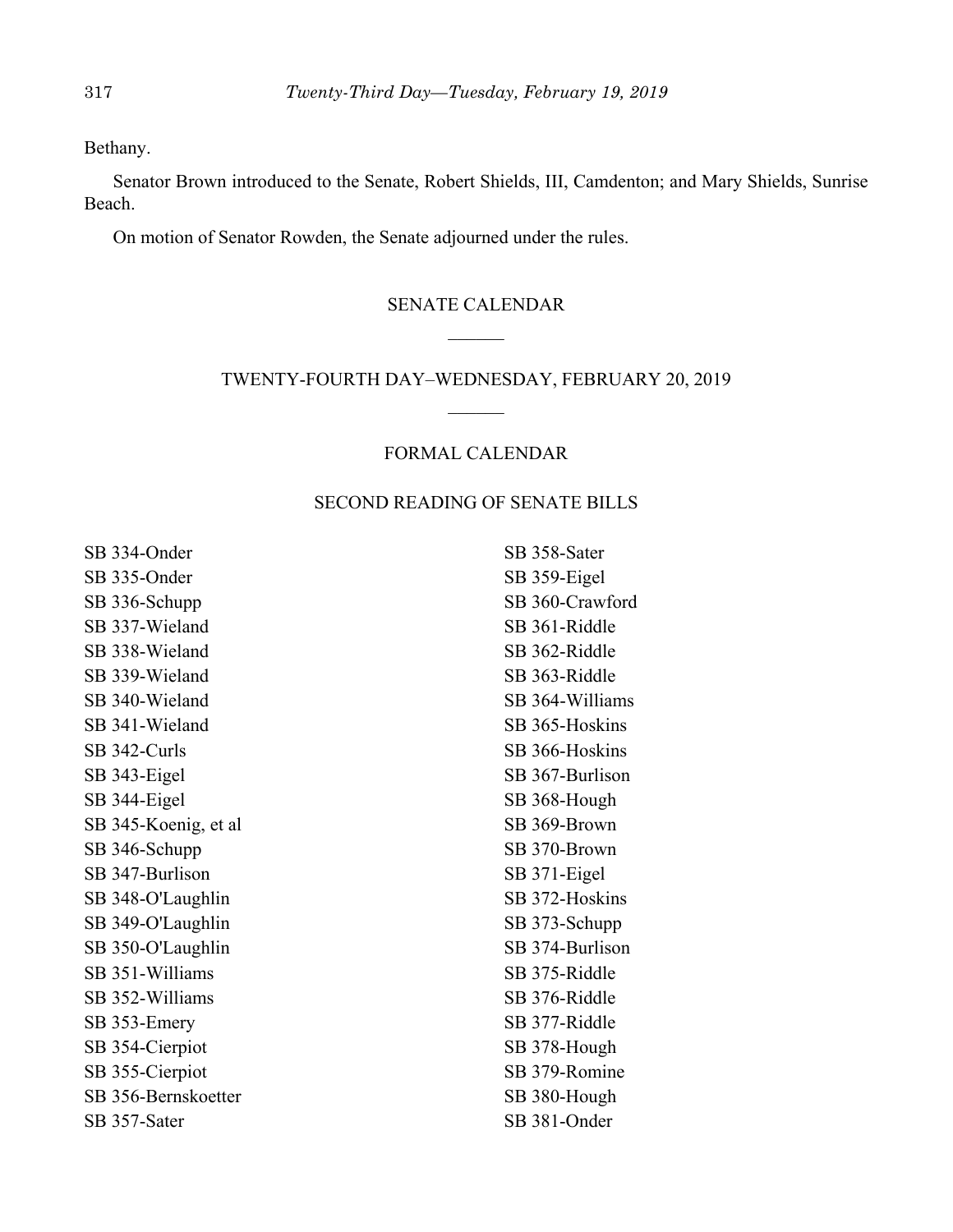SB 382-Emery SB 383-Emery SB 384-Schupp SB 385-Bernskoetter SB 386-O'Laughlin SB 387-Hough SB 388-Burlison, et al SB 389-Burlison SB 390-Wallingford SB 391-Bernskoetter SB 392-Wieland SB 393-Hough SB 394-O'Laughlin SB 395-Rizzo SB 396-Onder SB 397-White SB 398-White SB 399-Burlison

SB 400-Burlison SB 401-Burlison SB 402-Eigel SB 403-Eigel SB 404-Nasheed SB 405-Wallingford SB 406-Wallingford SB 407-Wallingford SB 408-May SB 409-Wieland, et al SB 410-Koenig SB 411-Romine SJR 16-Sifton SJR 18-Cunningham SJR 20-Koenig SJR 21-May SJR 22-Nasheed

## HOUSE BILLS ON SECOND READING

HCS for HB 67 HB 445-Dogan HB 188-Rehder HB 182-Shull HB 280-Ruth HB 108-Sommer HB 72-Tate

HCS for HB 185 HCS for HB 255 HB 214-Trent HB 77-Black HCS for HB 447 HCS for HBs 243 & 544 HB 283-Anderson

## THIRD READING OF SENATE BILLS

SS for SCS for SB 28-Hegeman SB 21-Libla

#### SENATE BILLS FOR PERFECTION

 1. SB 134-Wallingford 2. SB 14-Wallingford 3. SB 36-Riddle

 4. SB 90-Libla, with SCS 5. SB 154-Luetkemeyer 6. SB 197-Onder, with SCS